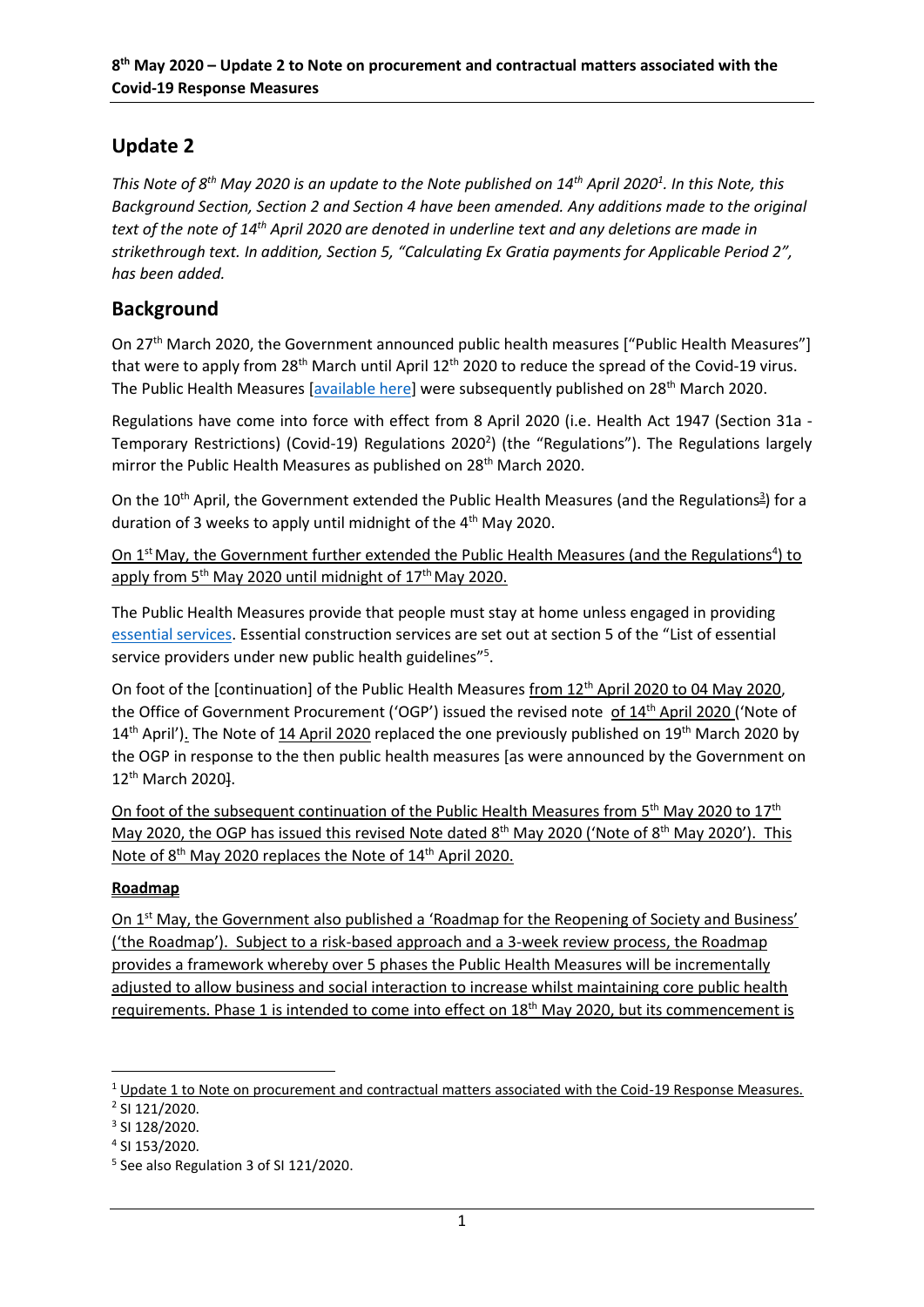subject to advice from the National Public Health Emergency Team<sup>6</sup>. As the Public Health Measures are further updated by Government this Note, in particular Section 2, will be amended, as necessary.

### **Terms used in this Note**

*The terms Contracting Authority/Client/Employer used in this Note are the same terms used in the Capital Works Management Framework (CWMF) variously at procurement and contract stages. The term Contracting Authority is the term used to refer to a public body during the procurement stage of a project. On award of a contract, the term Contracting Authority become either the Client (where the contract awarded is a standard form of the Conditions of Engagement) and/or the Employer (where the contract awarded is a standard form Public Works Contract).* 

## **1. Purpose of this Note**

The purpose of this Note is to provide guidance to;

- Contracting Authorities that are required to procure essential professional services or works specifically related to Covid-19 response measures (section 2.1 of this Note); or
- Contracting Authorities that are currently engaged in a procurement process to engage a works contractor or works-related service providers using one of the CWMF standard form Public Works Contract or standard Conditions of Engagement respectively (section 2.2 of this Note); or
- Employers/Clients that are currently a party to a CWMF standard form Public Works Contract or standard Conditions of Engagement, or both, in respect of either essential construction services or non-essential construction services (section 3 of this Note).

Such Contracting Authorities, Employers and/or Clients (as appropriate) may send any queries they may have in relation this Note to construction@per.gov.ie.

This Note does not apply to those Contracting Authorities not using the standard Public Works Contracts or the standard Conditions of Engagement under the Capital Works Management Framework.

## **2. Procurement of Essential and Non-Essential Construction Services**

## **2.1. Procurement of Essential Construction Services specifically related to Covid-19 response measures**

The Office of Government Procurement has issued '[Information Note](https://ogp.gov.ie/information-note-covid-19-coronavirus-and-public-procurement/) – Covid-19 [\(Coronavirus\) and Public Procurement](https://ogp.gov.ie/information-note-covid-19-coronavirus-and-public-procurement/)' which is being updated as the situation develops. Accordingly, it should be noted that Contracting Authorities **are not** required to comply with the provisions of the CWMF or use the CWMF standard forms of the Conditions of Engagement and/or the Public Works Contracts for the engagement of contractors or consultants to provide construction services specifically required for *essential health and related projects relevant to the Covid-19 crisis, and supplies necessary for such projects<sup>7</sup> .*

1

<sup>&</sup>lt;sup>6</sup> Se[e link](https://www.gov.ie/en/publication/ad5dd0-easing-the-covid-19-restrictions-on-may-18-phase-1/#introduction) to "Easing the Public Health Easing the COVID-19 restrictions on 18 May (Phase 1).

 $<sup>7</sup>$  Bullet 1, section 5 of the List of essential service providers.</sup>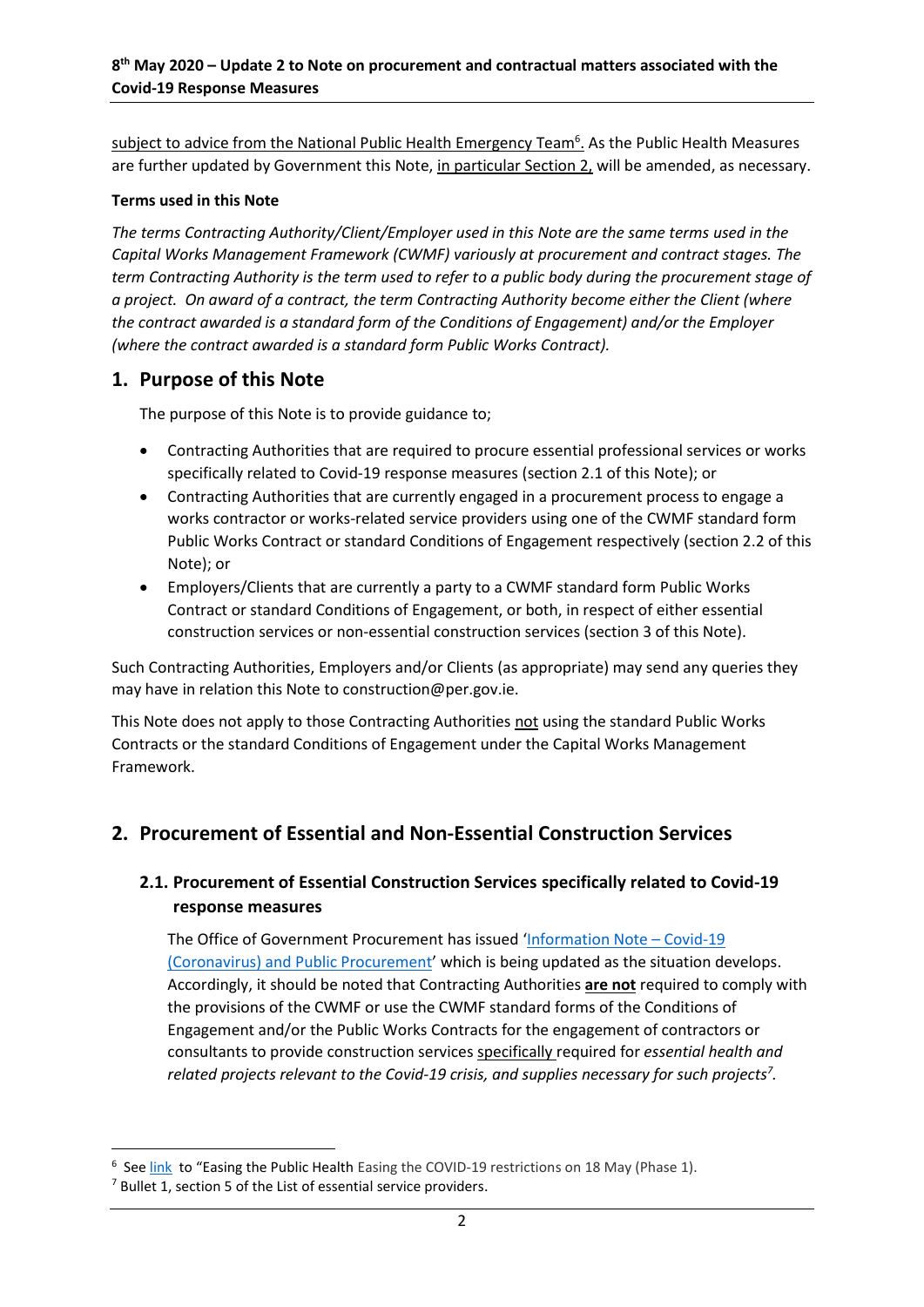Nonetheless, the procurement of any such essential construction services / supplies should be undertaken in a manner that delivers value for money.

Contracting Authorities should ensure that prudent budgetary oversight measures are in place to manage the arrangements and that there is a contract in place, regardless of whether services, works or supplies are involved, to ensure both parties to any contract are clear on their obligations and entitlements. Cost reimbursable arrangements for works contractors and time based engagements for consultants are the most suitable given the urgency of the situation.

### **2.2. Procurement of Non-essential Construction Services**

Progressing a steady flow of contract opportunities and a clear pipeline of those to come is one way that Contracting Authorities can contribute to maintaining market confidence in these challenging times. It must be balanced with the sector's capacity to respond to tenders with all the other pressures on businesses at present. The advice set out herein is at a high level and should be read in the context of specific market conditions for the services and works that are required.

Contracting Authorities with large programmes are best positioned to take a strategic view of the market's capacity and determine which projects should progress to tender. Longer tender deadlines than would otherwise apply should be considered and selection criteria should be reviewed to ensure that the standards chosen do not present unrealistic and disproportionate barriers to entry in the present circumstances.

Whilst works-related services can continue to be delivered, albeit with some disruption, it must be acknowledged that works contracts are particularly challenging with respect to the Public Health Measures. Notwithstanding the publication of the Roadmap, where Contracting Authorities are concerned, a definite date where the Contractor can occupy the site cannot, at present, be committed to. Contractors, in submitting their price have to take this uncertainty on board and the additional challenges associated with pricing the work practices and additional welfare provisions associated with Public Health Measures that remain uncertain in terms of duration and severity.

With respect to 'live' tenders, the Public Health Measures, the uncertainty of their duration and the consequent challenges for businesses, make it prudent to defer decisions about the delivery of non-essential construction services until greater certainty emerges.

It is recommended that Contracting Authorities give consideration to the following actions with respect to tenders where the deadline for submission of offers has either:

*a) Not passed at the date of this Note of 08th May 2020:*

Contracting Authorities should consider extending the date for receipt of tenders. The OGP is continuing to recommend an extension of at least 6 weeks from the date of the previous Note of  $14<sup>th</sup>$  April 2020 (i.e. at the earliest  $26<sup>th</sup>$  May 2020) as appropriate. No later than two weeks prior to the deferred tender date, unless the Public Health Measures have been eased sufficiently in the meantime to allow the deferred date be adhered to, the situation with respect to the Public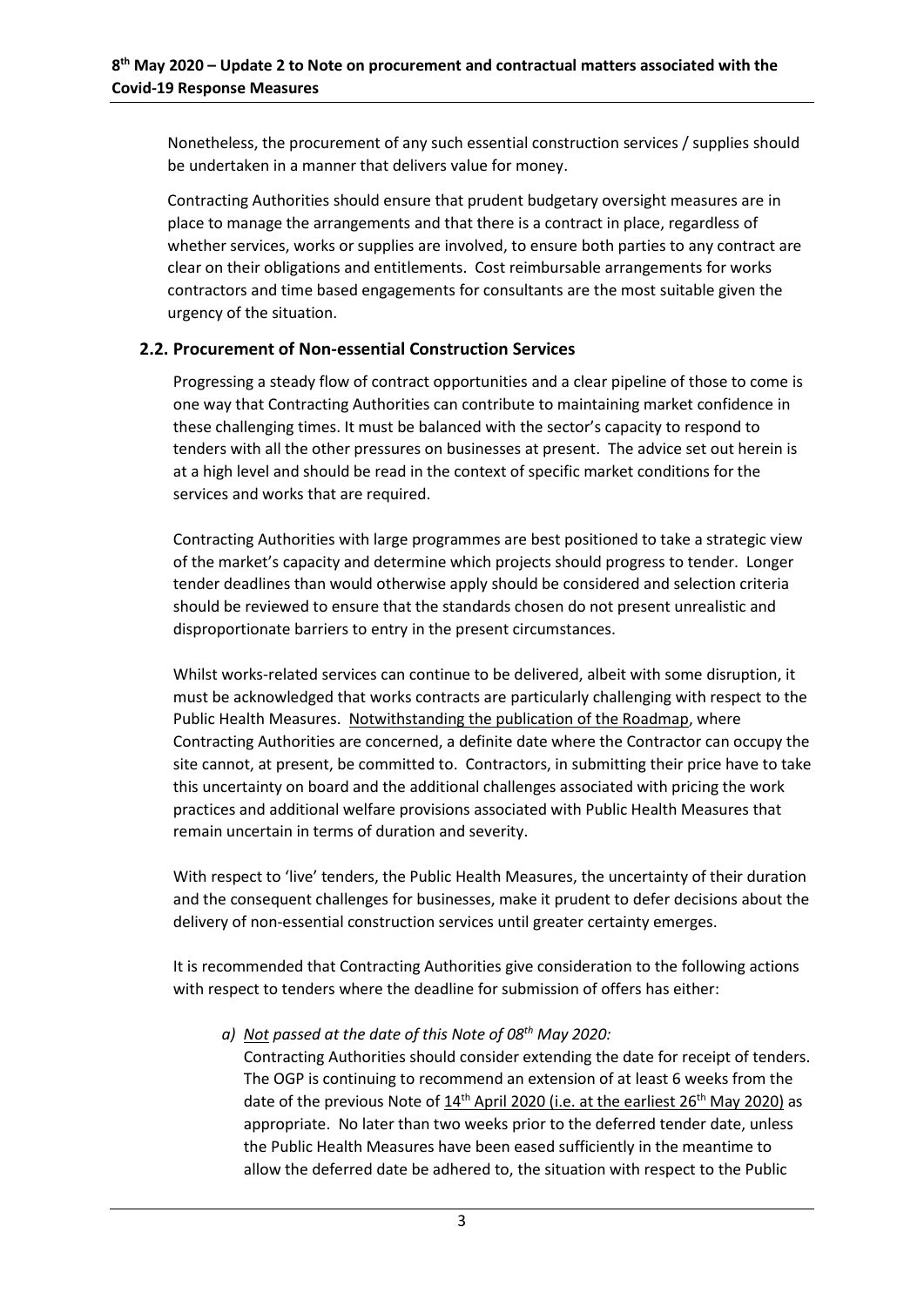Health Measures can be reviewed and a further decision to extend taken if necessary. This is necessary to give businesses an opportunity to assess their circumstances and, should ongoing restrictions apply, their impact on the terms a bidder may wish to provide; or

*b) Has passed at the date of this Note of 08th May 2020*

The risks associated with awarding a contract in these uncertain times and the need to progress important projects should be carefully considered before coming to any decision about an award. The OGP is recommending that procurements should not be concluded until there is greater certainty with respect to enduring Public Health Measures unless the Contracting Authority has a compelling reason to do so. The OGP is available to provide guidance where necessary.

## **3. Contractual Measures**

The Client and/or Employer party to the relevant contract should determine whether the project concerned is essential with respect to the list of essential services described under the section titled 'Background' in this Note.

Irrespective of whether a service falls within the definition of an essential service or not, parties to a Public Works Contract or Conditions of Engagement or both should continue to operate in a collaborative fashion in these challenging times.

This Section 3 sets out measures to:

- 1) Assist parties to CWMF standard Conditions of Engagement and/or Public Works Contracts in taking the appropriate contractual steps associated with the closure of sites;
- 2) ensure a speedy return to work once Government eases the current Public Health Measures to the point where workers may return to work; and
- 3) facilitate worthwhile design stage work continuing on National Development Plan projects up to pre-tender approval for the construction stage where possible.

The necessary contractual measures to be taken under the standard form of Conditions of Engagement (COE1) are set out in section 3.1 below.

The necessary contractual measures to be taken under standard forms of the Public Works Contracts are set out at section 3.2 below.

### **3.1. Consultancy contracts – Standard Conditions of Engagement**

If the project is determined to be essential by the Client then the service may continue and the provisions set out at 3.1.1 apply.

If not then Clients should follow the steps set out at 3.1.2 and 3.1.3.

The Public Health Measures are likely to have an impact on the resources available to Consultants, particularly where the service cannot be delivered through remote working. Where a Consultant's capacity to deliver the services for a commission has been adversely affected by the Public Health Measures or their consequences, the Consultant should notify these matters to the Client. Both parties shall establish the best approach to ensuring the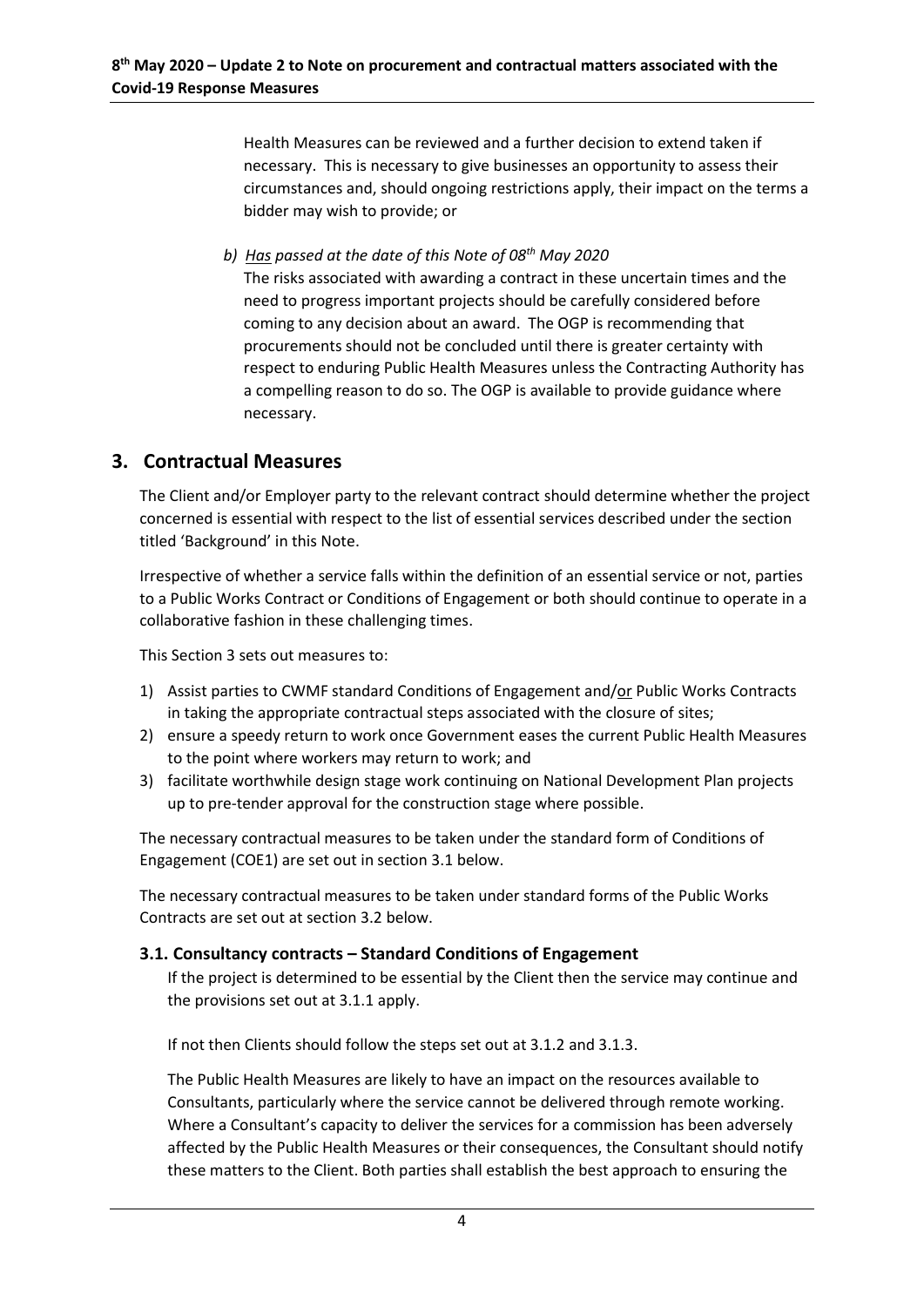service can be continued, if necessary within redefined delivery parameters. The Client may consult with the Consultant for the purposes of considering whether reducing the periods between payments through the introduction of sub-milestones or intermediate delivery requirements would be beneficial. This applies regardless of whether the project being worked on is deemed 'essential' or 'non-essential'.

### *3.1.1. Construction stage services – Essential Construction Services:*

Where services are required for the provision of essential construction services, these must be carried out in compliance with Public Health Measures and relevant guidance.

Oversight of the works from a health and safety and Building Regulations (where applicable) perspective is critical and it is imperative these roles be resourced adequately.

Key operational risks include [not exhaustive]:

- whether social distancing requirements are capable of being met;
- if not, what additional measures can be introduced to protect workers and minimise the spread of the virus;
- maintaining proper welfare facilities;
- adequate provision for breaks and meal times;
- whether the Contract Administrator/Contractor/Third parties can maintain proper oversight and/or supervision of the works;
- supply chain issues;

Once an assessment of risks has been carried out, required mitigation measures should be identified, procedures documented and any additional resources necessary to maintain the programme identified.

### *3.1.2. Pre-construction stage services – Non-essential Construction Services:*

Where design teams are engaged on project design and/or the production of tender documentation, their service provision should continue up to the point where the Client must give permission to proceed to the next Design Team Service stage in accordance with Clause 4 (1) of COE1 unless the Client invites a suspension under Clause 4 (11).

It is a matter for Clients as to whether permission to proceed to the next Stage of the service in accordance with Clause 4 (1) of COE1 should be granted. However, to the extent it is possible to adequately resource the services, Clients should give careful consideration to the continuing development of projects to ensure that they are ready to go to tender once the Public Health Measures are relaxed or withdrawn.

The continued attendance of the various Design Team members and Client personnel at meetings is to be facilitated by remote means such as video or teleconferencing. Where this is not possible, meetings in person may not take place.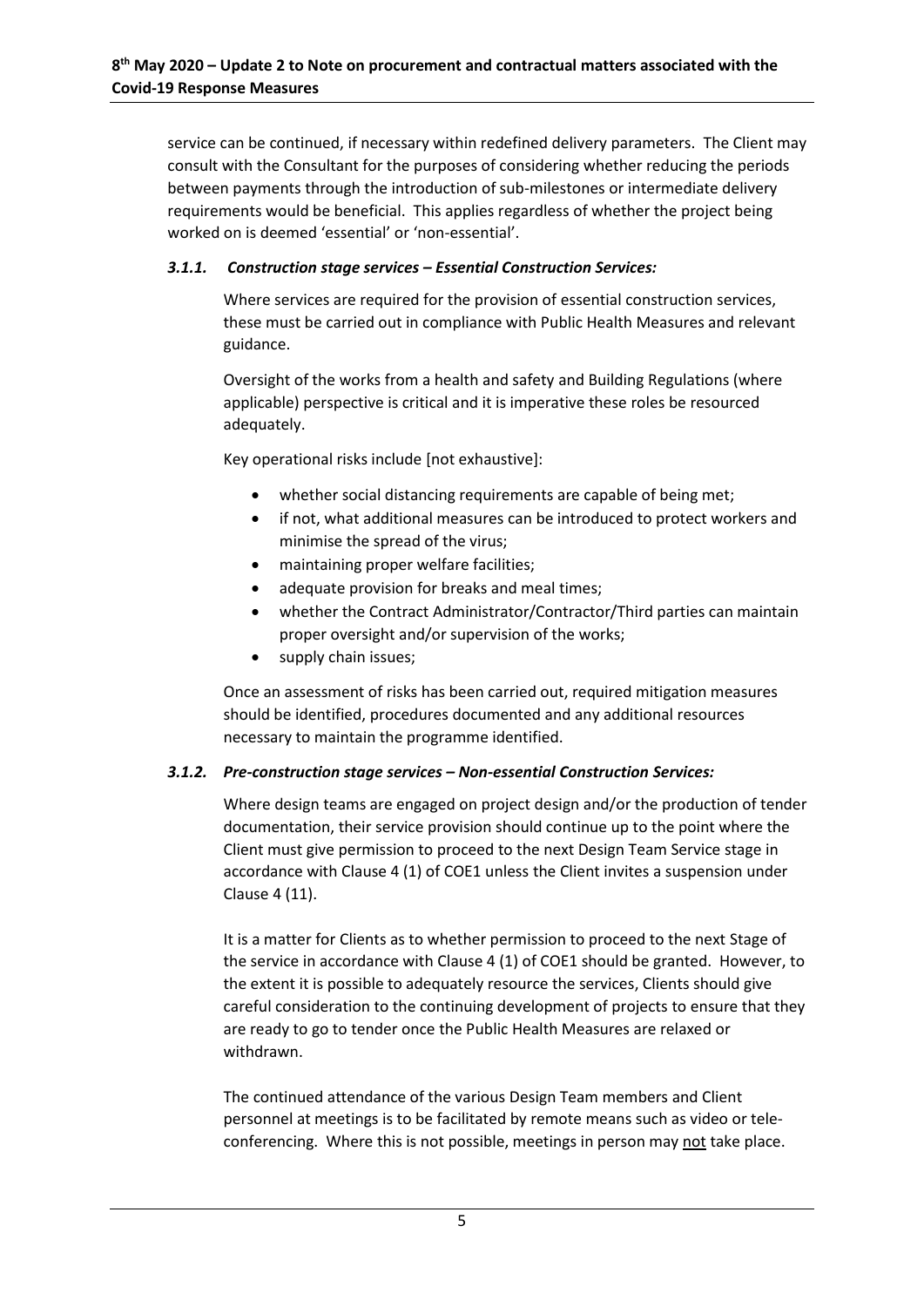Where key Design Team personnel are unable to continue in their roles, a deputy that is acceptable to the Client may be proposed. Adjustments to the milestone delivery dates may also be necessary to allow the project to continue to progress.

Under no circumstances should the Design Team service continue if the level of resources are such that they impact on key health and safety legal obligations and requirements.

### *3.1.3. Construction stage services - Non-essential Construction Services*

Even though a Consultant cannot attend site to oversee construction operations, there may be are a range of ongoing duties and tasks to be undertaken. In particular those associated with the measures set out at section 3.2.2 and 4 of this Note. The duration of the restrictions associated with the Public Health Measures remains uncertain. It is recommended that Clients call a meeting under Clause 8 of COE1 where both parties to the Services contract may engage on a 'without prejudice' basis to establish the necessary and appropriate arrangements for the duration that the Public Health Measures continue to adversely affect the delivery process that would otherwise have occurred, together with the consequences for the Service provision and the project.

## **3.2. Construction Contracts – Standard Form Public Works Contracts (PWC)**

If the project is determined to be 'essential' by the Employer then work may continue and the provisions set out at 3.2.1 apply.

If not then Employers should follow the steps set out at 3.2.2.

### *3.2.1. Where the works are determined to be 'essential'*

Both parties shall establish the best approach to ensuring the Works can continue to be executed, if necessary within redefined delivery parameters, whilst complying with Public Health guidelines and health and safety requirements.

Sub-clause 4.1 (*Co-operation)* should be used as the vehicle to assess the likely impact of the Public Health Measures on the progress of the works, the issues currently arising and any potential mitigating measures that can be taken. Where the issues arising are linked to the impact of Public Health Measures, the Employer should adopt a proactive and collaborative approach to address them. The Employer may consider, in consultation with the Contractor, whether adjusting the period between interim payments would be beneficial in assisting cashflow and overcoming any tightening of credit terms that may be arising.

The Public Works Contracts make provision for delay and both parties should work within the terms of the relevant conditions of contract with respect to notification and management of delay. For conditions of contract PW-CF1 – PW-CF5 inclusive, sub-clause 9.3 (*Delay and Extension of Time*) provides the early warning contractual mechanism to highlight the delay and allows the parties to take the necessary steps to eliminate or reduce the delay. PW-CF6 and PW-CF7 have similar provisions under Clauses 4.8 and 4.5 respectively.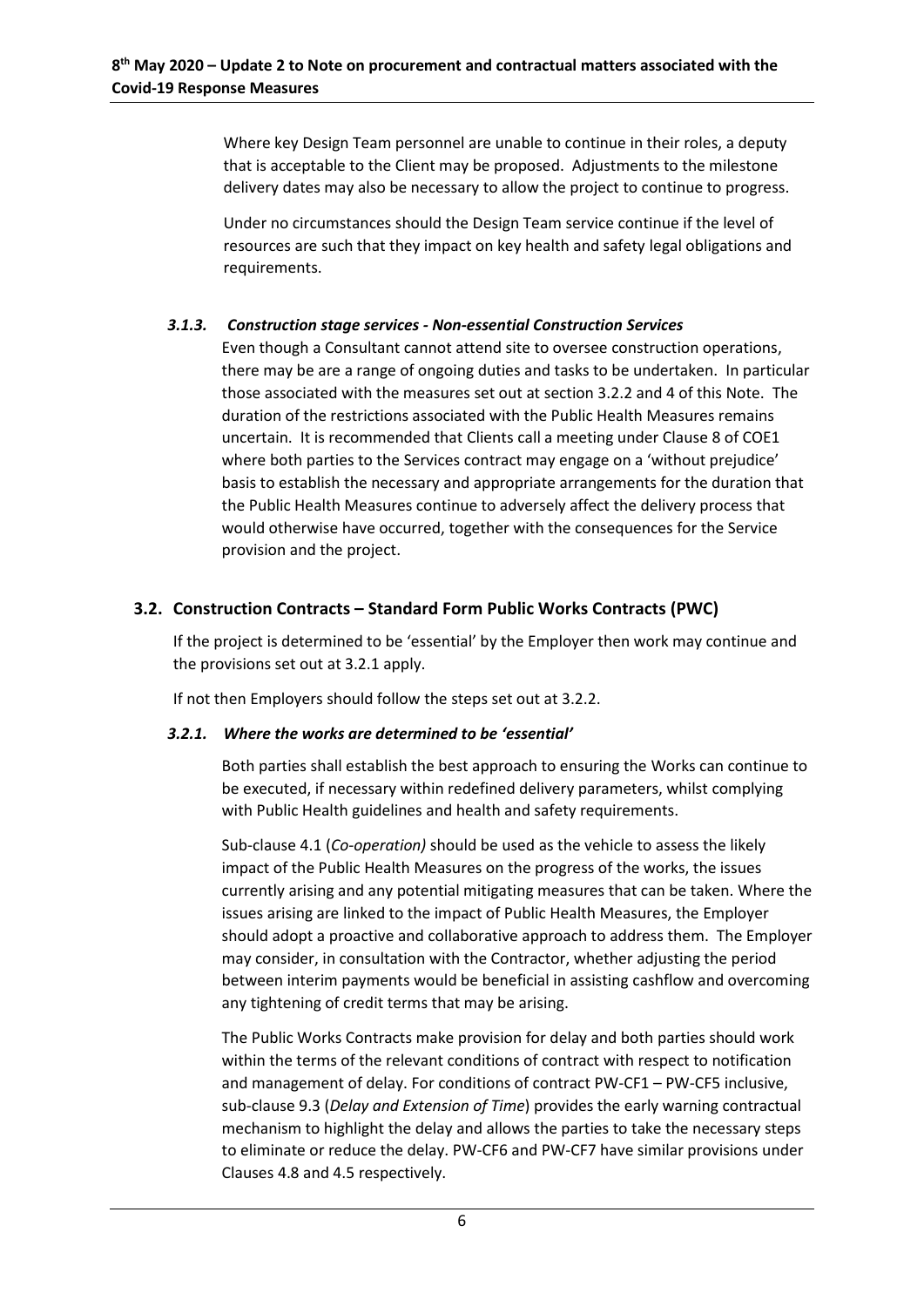The Public Health Measures may impact on the progress of the Works in a number of different ways. For example, social distancing may require works to be undertaken differently, there may be a scarcity of key resources or an interruption to the supply of certain Works Items.

The manner in which each issue is dealt with will vary from project to project and will depend on local conditions and the scale, nature and complexity of the Works.

In these cases it is suggested that the Employer's Representative (ER) make use of sub-clause 10.4 (*Proposed Instruction*) by asking the Contractor involved for a proposal to address the particular issues as they are identified under sub-clause 9.3.

Please note that the use of sub-clause 10.4 is without prejudice to the Contractor's other rights under the conditions of Contract.

### *3.2.2. Where the works are determined to be 'non-essential'*

Following the Public Health Measures as published on 28<sup>th</sup> March 2020 aimed at helping prevent the spread of Covid-19, work on non-essential projects ceased and Contractors closed their sites.

Notwithstanding the challenges Employers should ensure that interim payments reflect progress up to the date that the site closed. Whilst verification by means of a site visit is not possible, the payment could be an estimate based on previous interim payments verified by alternative means agreed with the Contractor.

Where the conditions of contract in use are a standard form of PW-CF1 – PW-CF5 inclusive, Item 15 of the Schedule, Part 1K, provides that a Delay Event is *"Delay to the Works caused by the order or other act of a court or other public authority exercising authority under Law, that did not arise as a result of or in connection with an act, omission or breach of Legal Requirements of the Contractor or the Contractor's Personnel or a breach of the Contract by the Contractor"*. "*Law*" is defined as *"enactments and statutory instruments, each as defined by the Interpretation Act 2005, and regulations, directives and decisions of the European Union having direct effect in Ireland"*.

Where PW-CF6 is being used for a project, sub-clause 2.7 provides that an extension of time may be granted for a delay due to an *"order or other act of a court or other public authority"*. Where the form of contract is a standard form of PW-CF7, in accordance with sub-clause 4.5, the Performance Period for a Task may be extended by an amount corresponding to any delay to the completion of the Investigation due to an "*order or other act of a court or other public authority, unless resulting from or in relation to anything done or not done by the Contractor or Contractor's Personnel.*"

The standard forms of PW-CF1 to PW-CF7 inclusive (together the "Public Works Contracts") make provision for delay and both parties should work within the applicable conditions of contract with respect to the notification and management of delay arising from constraints consequent to the effort to avoid the spread of Covid-19. Where, in order to meet its obligations as an employer, the Contractor has closed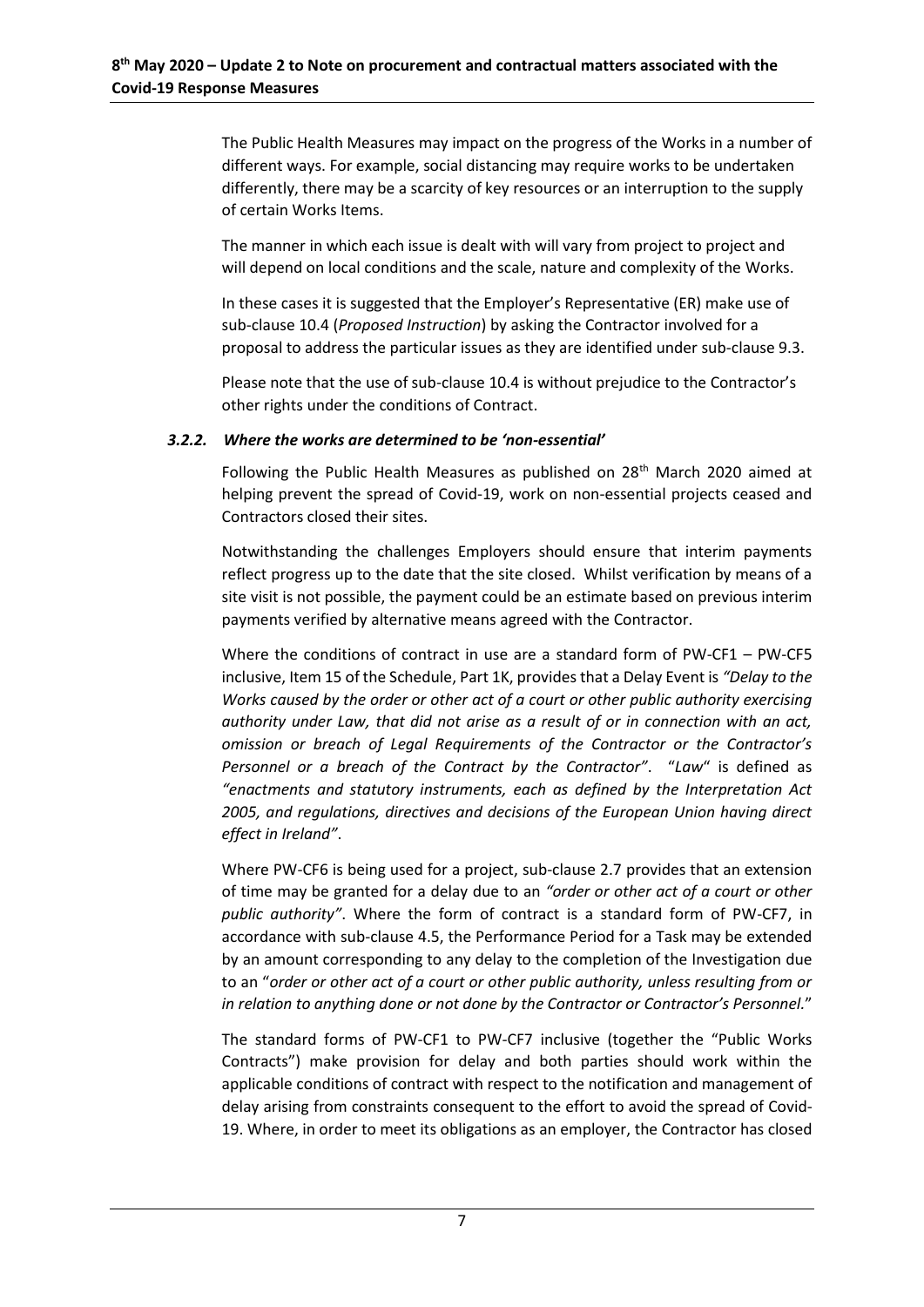the site, the Contractor should, in accordance with sub-clause 9.3<sup>8</sup> (Delay and *Extension of Time)* notify the ER as soon as practicable of the delay and its cause. Where PW-CF6 is operative, the notification should be given under sub-clause 4.8. Where PW-CF7 is operative, the notification should be given under sub-clause 4.5. Where PW-CF11 is operative, the notification should be given under sub-clause 4.3. Where PW-CF8 is operative, the Contractor should notify the ER as soon as practicable of the delay and its cause.

To the extent not already done, the Employer should request the ER to discuss with the Contractor the measures taken to close the site and to comply with ongoing obligations on the Contractor with respect to, and notwithstanding, the closure.

Having regard to the exceptional circumstances currently facing Contractors on publicly funded projects, the following measures are proposed in connection with Covid-19 related site closures in the case of Public Works Contracts (as defined above):

Delay

1. In relation to delay, and subject to proper notification having been given of site closure, notwithstanding the publication of the Regulations on 8 April 2020, for the purposes of calculating an extension of time, the delay should be treated as having commenced on the date of site closure following the publication of Public Health Measures on 28<sup>th</sup> March 2020.

Cost

- 1. In relation to cost, the Public Works Contracts do not provide an entitlement to the Contractor to recover costs associated with a delay arising from site closure in the current circumstances.
- 2. In order to relieve financial pressure on Contractors, and as the Public Health Measures have been extended from [and including] the 12<sup>th</sup> April 2020 to midnight on the 4<sup>th</sup> May 2020 ("Applicable Period 1"), and were subsequently extended from 12:01 am on the 5<sup>th</sup> May to midnight on the 17<sup>th</sup> May 2020 ("Applicable Period 2"), without admission of any responsibility for such costs under or in connection with the Contract, without altering either party's rights or duties and without creating a precedent, the Employer, in the case of Public Works Contracts (as defined above) will make an ex gratia payment to the Contractor for the period that the site was closed during the Applicable Period 1 and Applicable Period 2 (or portion thereof). Acceptance of such ex gratia payment by the Contractor will be on the basis that it is paid without admission of any responsibility on the part of the Employer for such costs under or in connection with the Contract, and without altering either party's rights or duties and without creating a precedent, (even where the parties have not expressly stated on a particular project that it has been made, or accepted, on that basis).

**.** 

<sup>8</sup> of PW-CF1 to PW-CF5 inclusive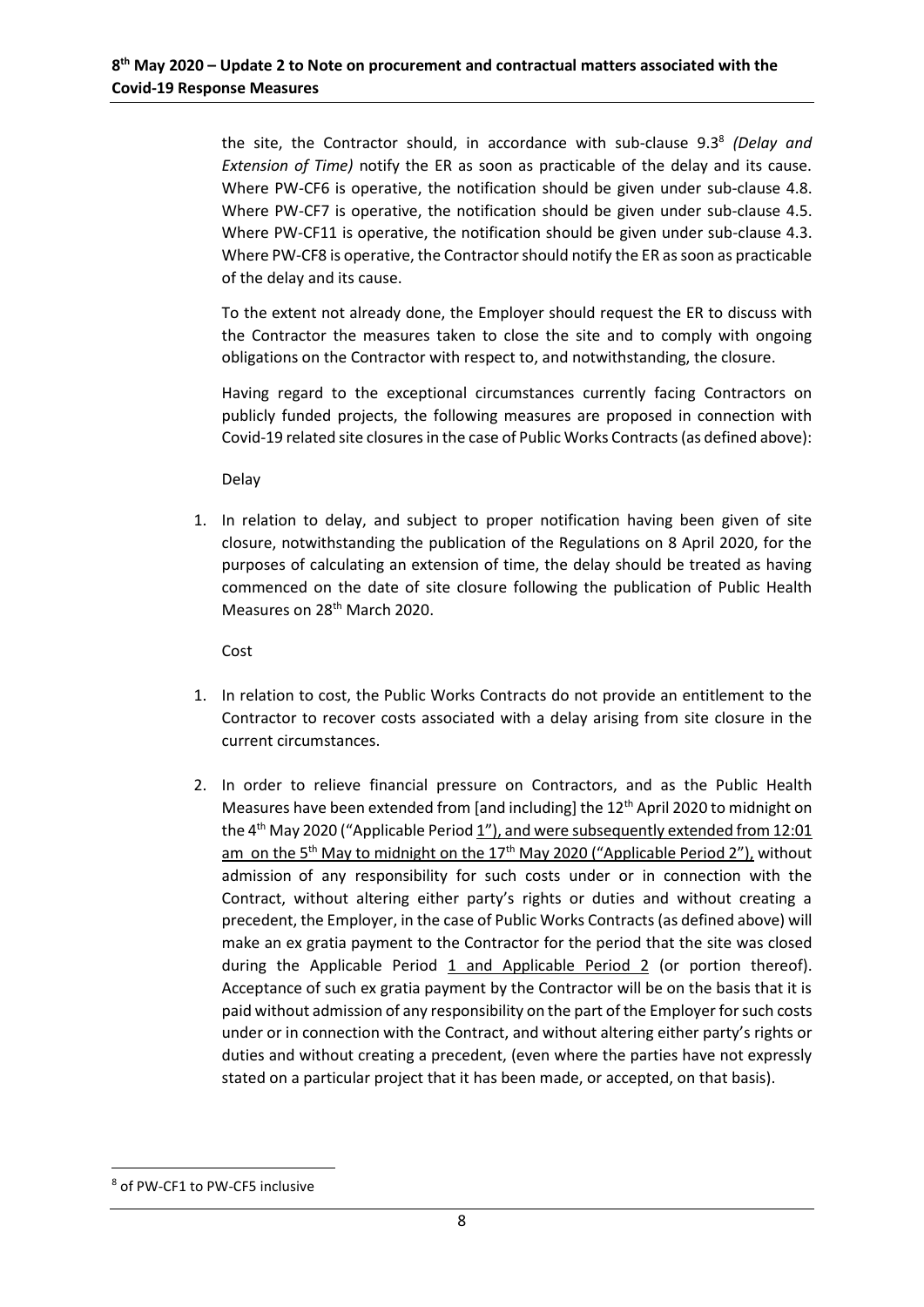- 3. The ex gratia payment will be in respect of a portion of certain permissible items of the Contractor's Preliminaries, unavoidably incurred and reasonable and vouched, to be reviewed on a project by project basis with individual Contractors by the Employer, (or any party nominated by the Employer to act on its behalf in relation to the assessment of the ex gratia payment, including the Employers Representative). The ex gratia payment will cover that period that the site is closed as a result of the Public Health Measures during the Applicable Period 1 and Applicable Period 2 (or portion thereof). Examples of such permissible preliminary costs include costs associated with insurance premiums and with maintaining the security of the closed site and the performance of any on-going health and safety obligations in relation to the closed site.
- 4. Further guidance is given in the following sections 4.0 and 5.0.
- 5. It shall be a condition for the making of an ex gratia payment that the Contractor makes their records and all relevant supporting material that may reasonably be required to vouch for such permissible costs available to the Employer or to any party nominated by the Employer to act on its behalf for the purposes of determining the amount of the ex gratia payment in accordance with this Note. Regardless of whether the Employer conducts the assessment or delegates it to another party, for example the ER, the determination of the ex gratia amount shall remain the prerogative of the Employer.
- 6. Prior to any such ex gratia payment being made, the Employer and the Contractor will record the amount of the ex gratia payment. This will be recorded in a supplemental agreement<sup>9</sup>, effected by a simple exchange of letters, which will set out:
	- a) the parties and the project;
	- b) the amount determined by the Employer to be paid;
	- c) the headings of costs covered by the determined amount;
	- d) that the agreement is supplemental to the Contract for the undertaking of the Works.
- 7. The ex gratia payment, when the supplemental agreement is exchanged between the Employer and the Contractor, should be included with the next scheduled interim payment following the recording of the agreement of the costs. Shorter interim payment periods may be considered where necessary.

**.** 

<sup>&</sup>lt;sup>9</sup> Model Form to follow Available to download on www.constructionprocurementreform.ie.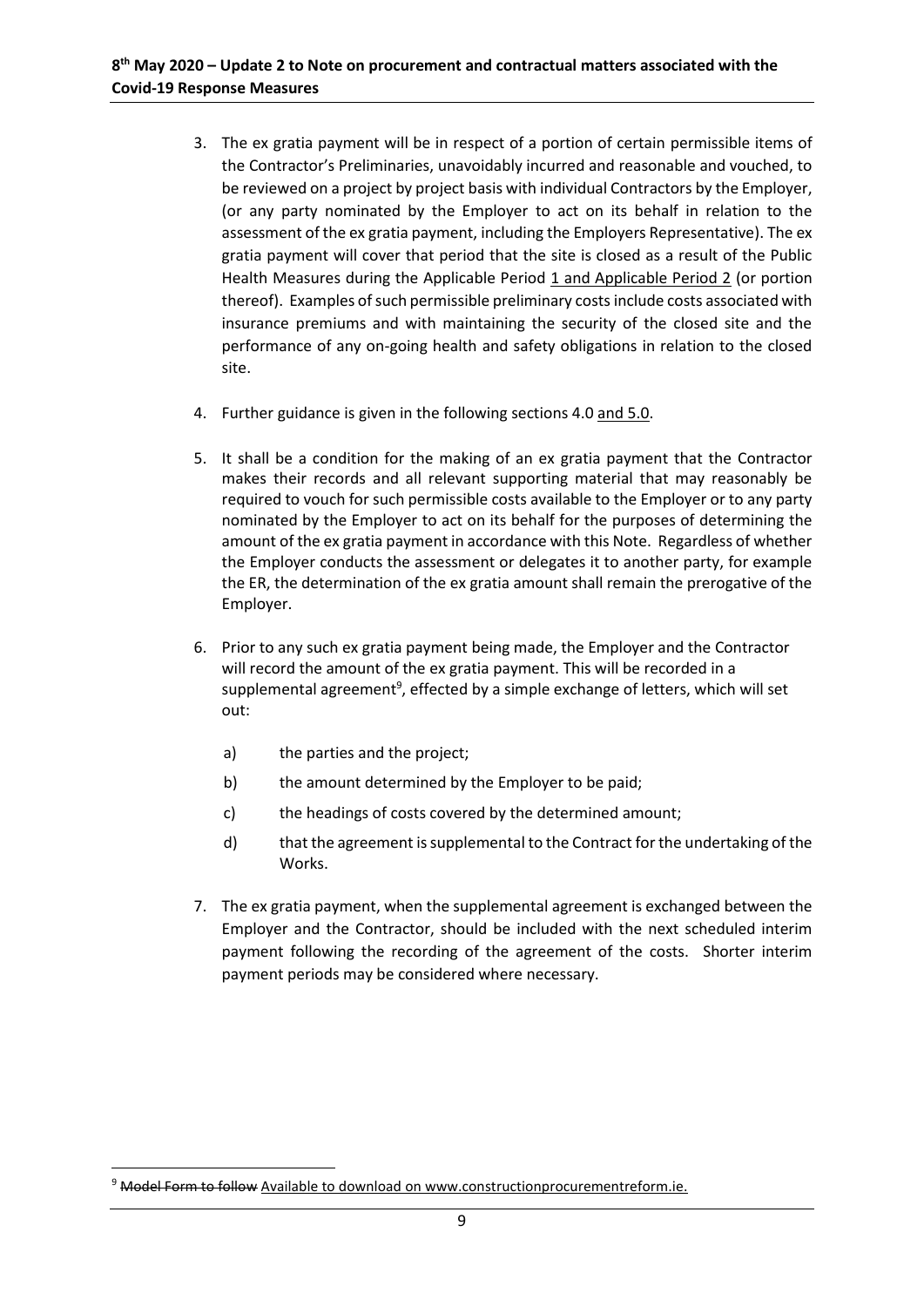# **4. Calculating ex gratia payments for Applicable Period 1**

The following formula has been developed to provide a calculation for the ex gratia payments. Ex gratia payments apply to that period that the site was closed during the Applicable Period (or portion thereof).

Applicable Period 1: the period commencing on the twelfth day of April 2020 and ending [at midnight] on the fourth day of May 2020.

$$
S = \left\{ \frac{P - (I + C + Su)}{D} \right\} \times d
$$

Where:

- $S$  Value of ex gratia payment for Applicable Period 1
- $P$  The aggregate of the Contract Preliminaries values (as stated in the Pricing Document)
- $I$  Initial set-up costs (including but not limited to items such as site set up, bonds, conciliator fees, hard standing, etc. see below)
- $C$  Consumables (Including but not limited to items such waste disposal, non-essential power, fuel and small plant, etc.)
- $Su$  50% of the aggregate of permissible supervision items, see below
- *D* Contract duration in weeks (as stated in the Contract)
- *d* The actual period of site closure during the Applicable Period (in weeks or part thereof). Any periods that the site was not closed during the Applicable Period are not taken into account in the ex gratia payment.

The calculation of the ex gratia payment is based upon an assessment of the breakdown of the contract preliminaries as per the Pricing Document in the accepted tender. Where requested, the Contractor is to provide a complete and full break-down of the tendered Contract Preliminaries on a transparent and "open book" basis.

## **Initial Set-up costs (***I***) are those costs associated with the establishment of the site** and include all site set-up costs stated in the Contract Preliminaries (as per Pricing Document) including, but not limited to, site accommodation and storage, hoarding, site services, roadways and hard standings, etc. These initial costs are generally agreed at the commencement of the works and the agreed costs should be used as the base data for the purposes of the calculation of the ex gratia payment. Where these costs have not been agreed the Employer [or the party nominated by the Employer to act on its behalf for the purposes of determining the amount of the ex gratia payment] shall determine the Initial Set-up costs.

In the case of scaffolding where, on the  $28<sup>th</sup>$  March 2020:

(a) Scaffolding was erected on the site (and remains erected on the closed site), 65% of the total scaffold amount (erection and hire) stated in the Contract Preliminaries is to be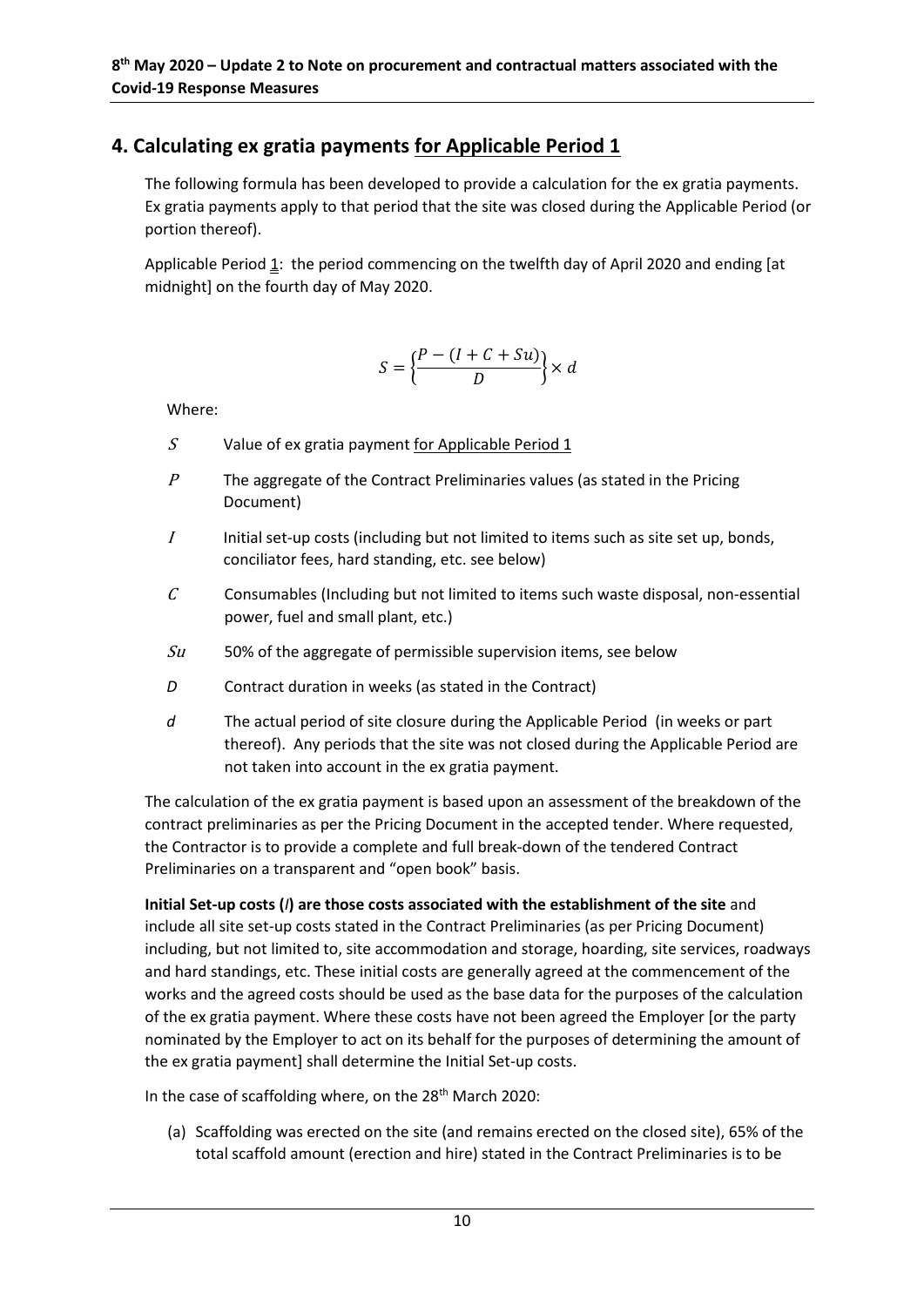included in the Initial set-up costs; (i.e. 35% of the total scaffold amount is taken into account in the calculation of the ex gratia payment); or

(b) Scaffolding was not yet erected, or had been dismantled, 100% of the scaffold of the total scaffold amount (erection and hire) is to be included in the initial set up costs.

**Consumables** includes all items deemed as consumables or not required during the period of site closure including, but not limited to, personal protective equipment (PPE), fuel, small plant and tools, waste disposal, cleaning (periodic and final), any demobilisation costs included in the preliminaries, etc. During the period of site closure such consumable costs are excluded from the ex gratia payment.

The amount included in the total preliminaries figure in respect of large items of plant and machinery (cranes, excavators, dumpers, vehicles for the purposes of site inspection only) that properly remain on the site for the duration of the Applicable Period shall NOT be included in the calculation of amount *C* – i.e. their cost as per the Pricing Document content shall contribute to the amount of the ex gratia payment.

**Supervision -** The permissible supervision costs under this item are 50% of the aggregate of the Contract Preliminaries supervision item(s) for those members of the Contractors Personnel ordinarily engaged in the supervision of the Works in the week immediately preceding the  $28<sup>th</sup>$ March 2020 (and that remained in the employ of the Contractor during the Applicable Period) except where such permissible supervision costs (or an element therein) are recovered by the Contractor under the Temporary Covid-19 Wage Subsidy Scheme operated by the Revenue Commissioners.

## **Exclusions**

For the avoidance of doubt, the following items are expressly excluded from the ex gratia calculation:

- Any Bond premium;
- Any sum for Standing Conciliator;
- Any utility connection fees and contributions;
- Any allowance for profit and overheads expressly provided for within the Contract Preliminaries.